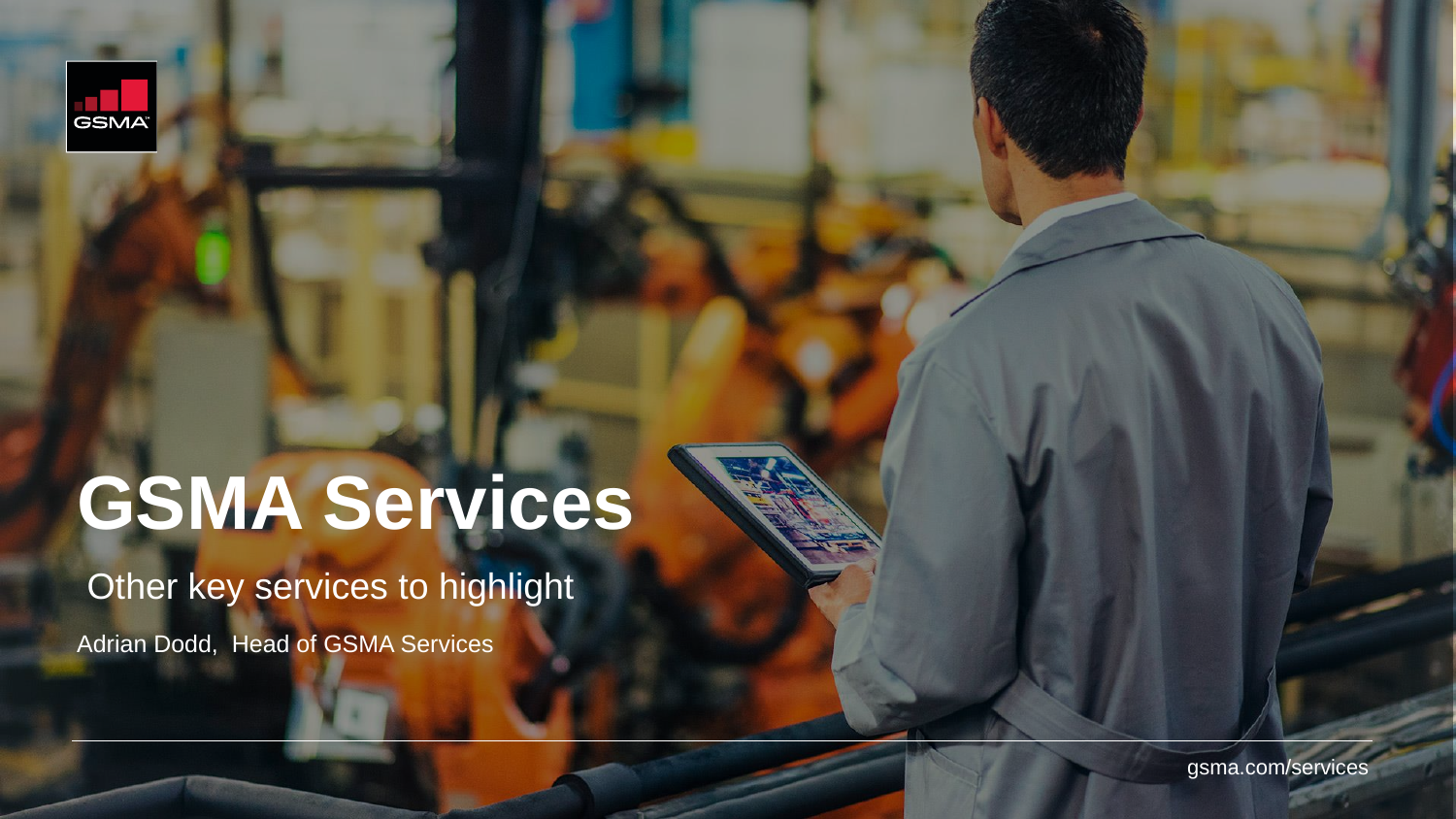### **Data, resources and tools to help your business thrive.**

| <b>Device Information</b><br><b>Services</b>                                                               | eSIM<br><b>Services</b>                                                                                                                    | <b>Fraud and Security</b><br><b>Services</b>                                                                               | <b>Network and</b><br><b>Interconnect Services</b>                                                                                                                    | <b>Blockchain and</b><br><b>Roaming Services</b>                                                                                                             |
|------------------------------------------------------------------------------------------------------------|--------------------------------------------------------------------------------------------------------------------------------------------|----------------------------------------------------------------------------------------------------------------------------|-----------------------------------------------------------------------------------------------------------------------------------------------------------------------|--------------------------------------------------------------------------------------------------------------------------------------------------------------|
| Unique TAC* datasets that help<br>optimise networks and<br>service delivery.                               | Advancing the growth of eSIMs,<br>with services that facilitate<br>global adoption.                                                        | Essential tools to help reduce<br>costly traffic fraud and mobile<br>device crime.                                         | Helping devices, the internet and<br>networks interconnect optimally in<br>the 4G and 5G era.                                                                         | Next generation wholesale roaming,<br>with blockchain technology.<br>Processes are now faster,<br>transparent, and 5G-ready.                                 |
| <b>GSMA Device Database</b><br>Original source for device identification<br>and validation.                | <b>GSMA eSIM Discovery</b><br>A seamless method of activating new<br>eSIMs on the right network.                                           | <b>GSMA Fraud Intelligence Service</b><br>Enables smart analysis and fast<br>sharing of roaming and<br>interconnect fraud. | <b>GSMA Interoperability Testing</b><br>Tests to demonstrate a network,<br>roaming networks or devices are<br>VoLTE capable.<br><b>GSMA Network Settings Exchange</b> | <b>GSMA eBusiness Network</b><br>A multi-party blockchain telco network,<br>enabling more efficient and cost-<br>effective inter-operator business.          |
| <b>GSMA Device Map</b><br>Vital device intelligence for network<br>and marketing planning.                 | <b>GSMA eUICC Identity Scheme</b><br>Allocation of eUICC identification<br>numbers for manufacturers.                                      | GSMA Device Check™<br>Instantly look up whether a device has<br>been reported lost, stolen or<br>fraudulently obtained.    | Making sure your device network<br>services are reliable.<br>GSMA PathFinder™<br>Route important messages from<br>businesses to their customers                       | <b>GSMA Node</b><br>A managed all-in-one toolkit for the<br><b>GSMA eBusiness Network, Includes</b><br>API access and hosting.                               |
| <b>GSMA TAC Allocation</b><br>We allocate the TAC that is used to<br>identify all connected device models. | <b>GSMA eUICC Security Assurance</b><br>Instilling confidence that<br>eUICC chipsets have reached rigorous<br>industry security standards. | <b>GSMA Device Registry</b><br>Flag a device's status to protect<br>business and people against mobile<br>device crime.    | <b>GSMA Root DNS</b><br>Ensures network services work<br>seamlessly when roaming.                                                                                     | <b>GSMA Negotiator</b><br>Online negotiation environment for<br>roaming managers to forecast,<br>analyse, negotiate and digitally sign<br>roaming agreements |



speedier wholesale roaming billing. **GSMA Settlement** Streamlined clearing and settlement process, for reduced disputes and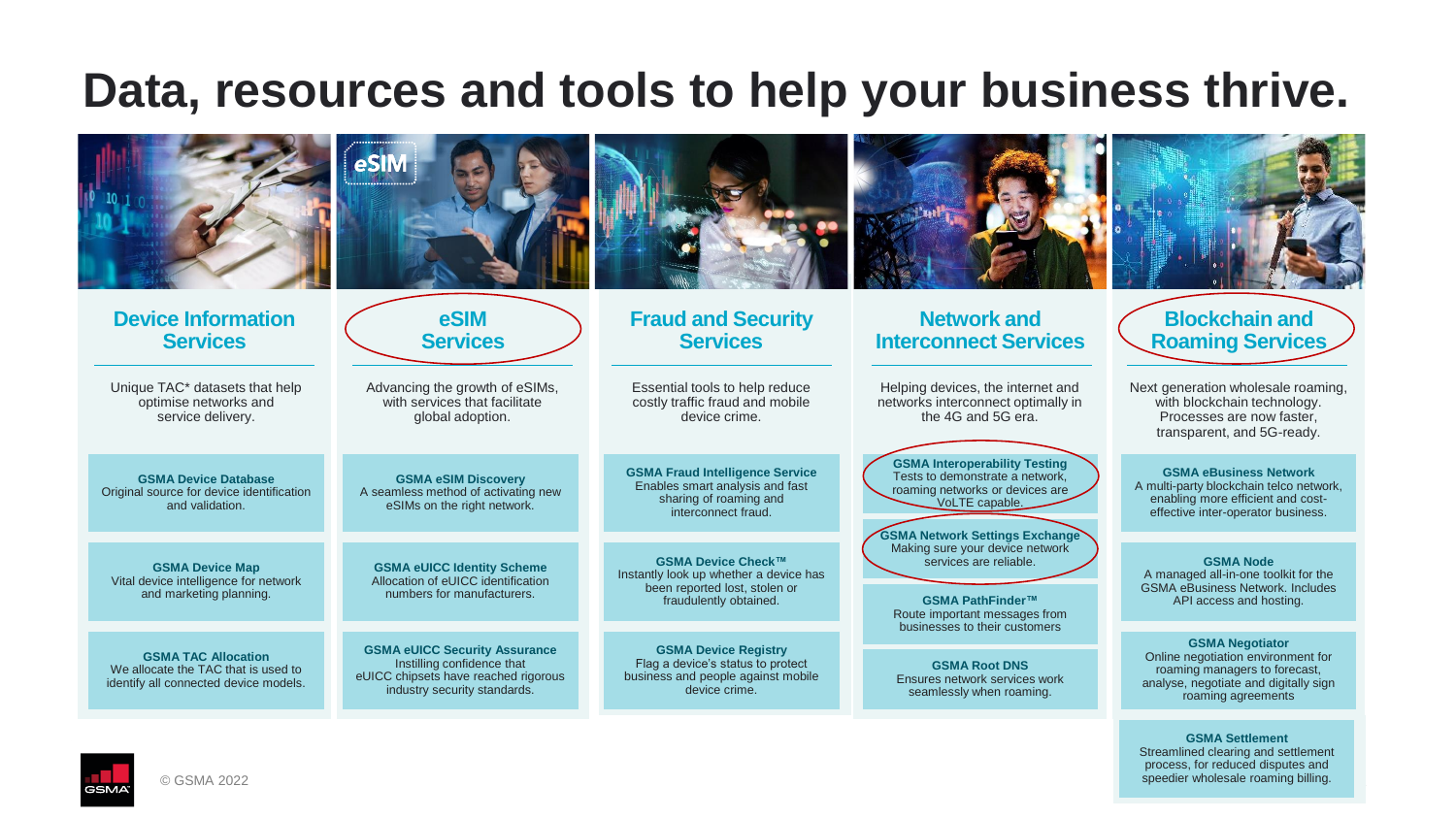### **GSMA Interoperability Testing – Tier 2 MNOs getting engaged**



### 4 tests are available to choose from [Publishing results i](https://www.gsma.com/services/interoperability-testing/volte-test-results/)n public arena promote confidence



gsma.com/services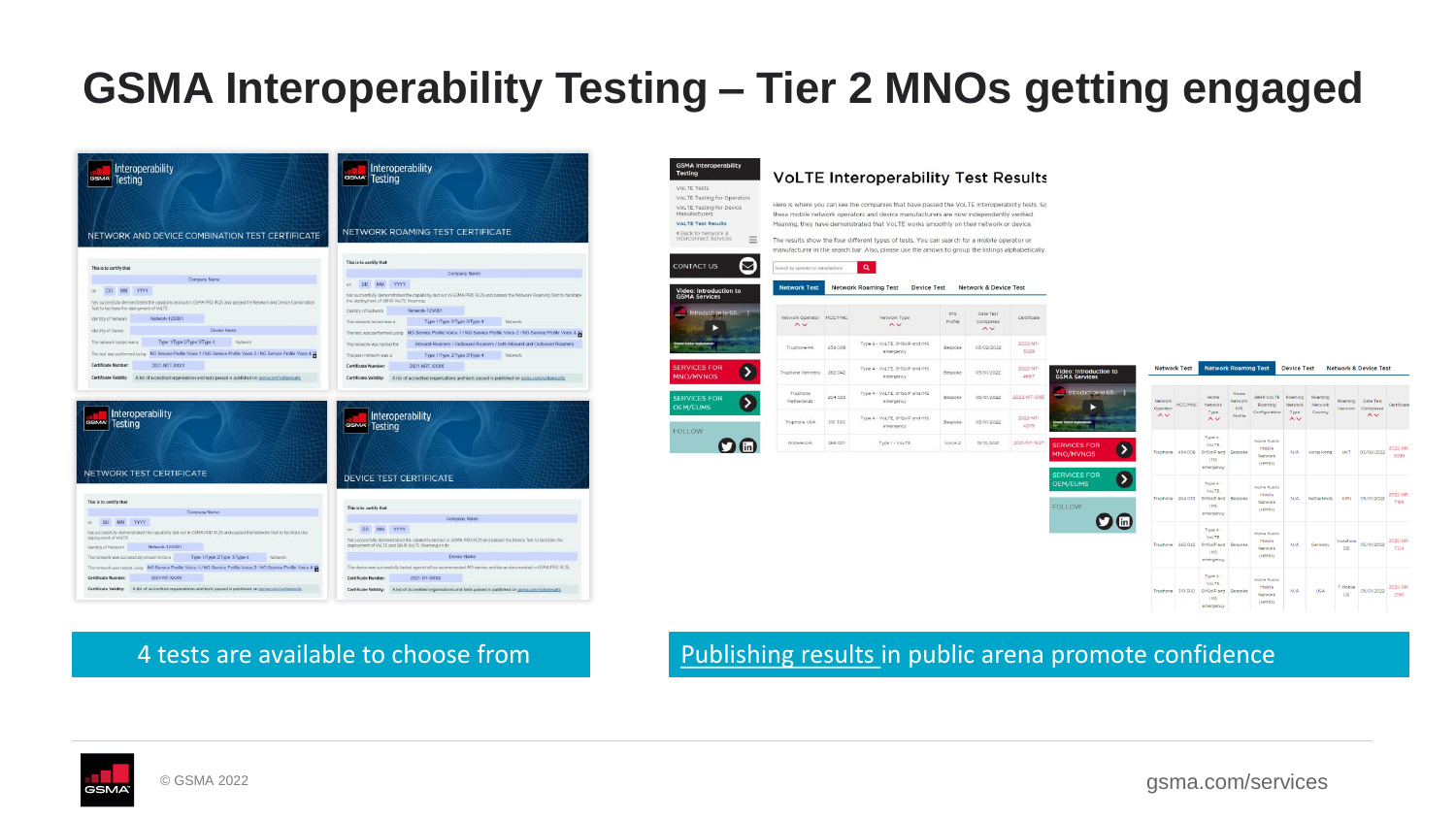The VoLTE tests are closely associated with GSMA **Network Settings Exchange** 

© GSMA 2022

## **GSMA Network Settings Exchange interrelationship**

The respective IMS configuration settings of each network required for undertaking the tests are in the GSMA Network Settings Exchange platform, or can be placed there if not already uploaded

Our test house, Mobileum then pull the correct IMS settings directly from the platform

Once tests are successfully completed, notifications can then be automatically pushed to all OEMs and MNOs/MVNOs signed up to the GSMA Network Settings Exchange platform

OEMs are encouraged via the notification to act upon the settings